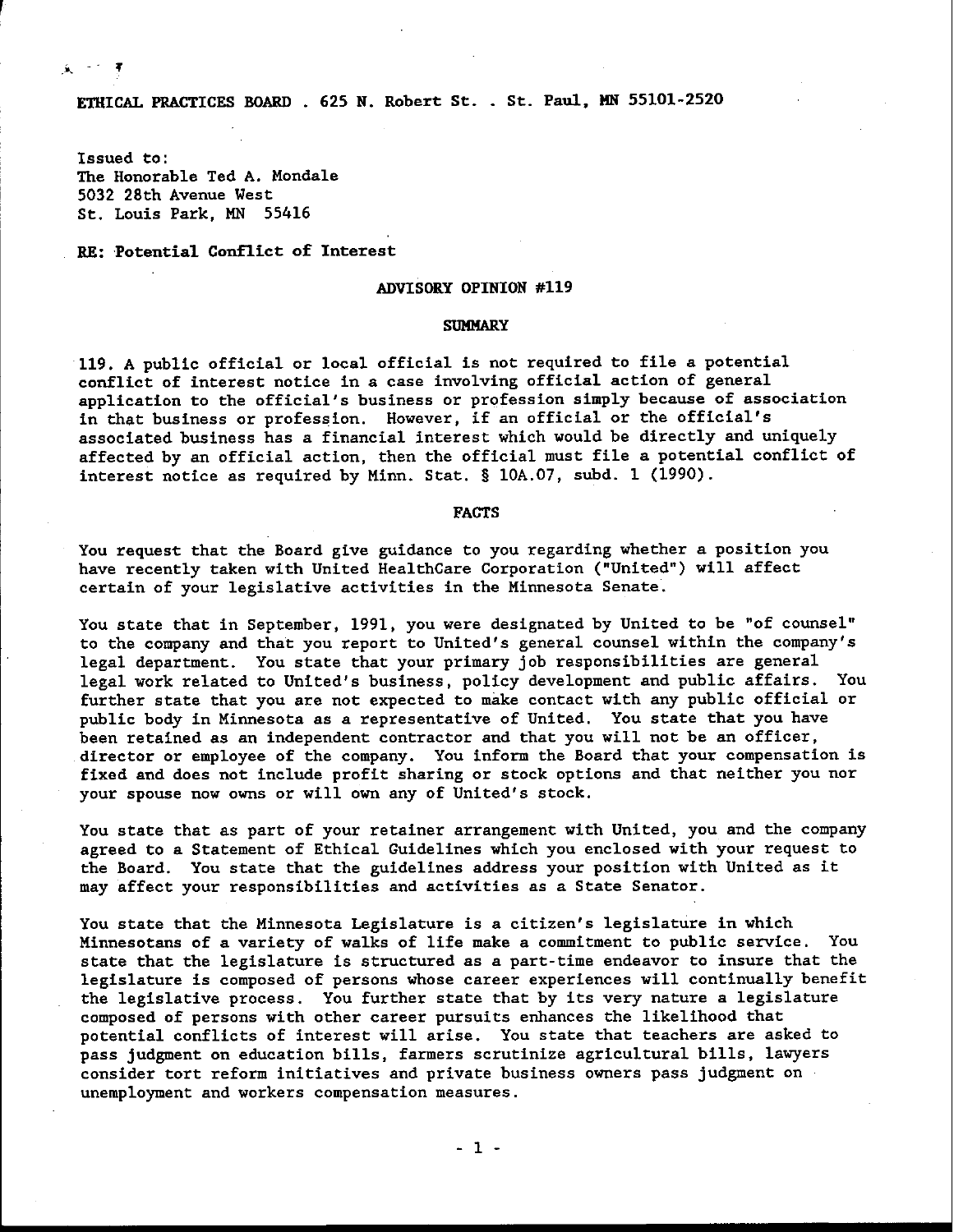You state that you have reviewed the rules on conflicts of interest that exist in the state's ethical practices laws. In your view those rules appear to be somewhat ambiguous. You ask the Board to answer the following questions:

# **IN A REPORT ONE OF PROPERTION ONE**

Does your relationship with United create a conflict of interest that would require that you abstain generally from voting on health care issues that come before the legislature?

## **I** OPINION

No. There is no automatic conflict of interest under Minn. Stat. § 10A.07 when a legislator is required to take an action or make a decision involving legislation of general application to the legislator's business or profession. Rather, the legislator must examine each matter on a case by case basis by reviewing the specific action or decision to be taken and determining its effect on the legislator's financial interests or those of an associated business.

To determine whether there is a potential conflict of interest requiring disclosure under. Minn. Stat. **5** 10A.07 (1990), the Board suggests the following analysis:

**A).** Will the action or decision substantially affect the legislator's financial interests or the financial interests of the legislator's associated business?

If the answer is no, then no conflict exists under Minn. Stat. § 10A.07. If the answer is yes, consider question B.

B). Is the effect on the legislator greater than on other members of the legislator's business classification, profession, or occupation?

If the answer is no, then no conflict exists. If the answer is yes, then the legislator must follow the disclosure provisions of Minn. Stat. **5** 10A.07 (1990)

A legislator is not required to file a potential conflict of interest notice in a case involving legislation of general application to the legislator's business or profession. For example, a lawyer should ordinarily not be required to file a conflict of interest notice in a case of probate reform law where other lawyers would be similarly affected in essentially the same manner as the legislator. A legislator who owns a small business should not be required to abstain from voting on an omnibus tax bill simply because the legislator's business is subject to taxation. Similarly a legislator who is a high school teacher should not be required to abstain from voting on an omnibus education funding bill simply because the bill appropriates funds for secondary education. In these instances, the profession, occupation, or associated business of the legislator has been disclosed in the required Statement of Economic Interest under Section 10A.09, thereby providing public disclosure of the general interests.

QUESTION TWO<br>Does your relationship with United create a conflict of interest that would require that you abstain from voting specifically on the Health Care Access Bill, H.F. 2, as passed by the Legislature in 19911

 $-2-$